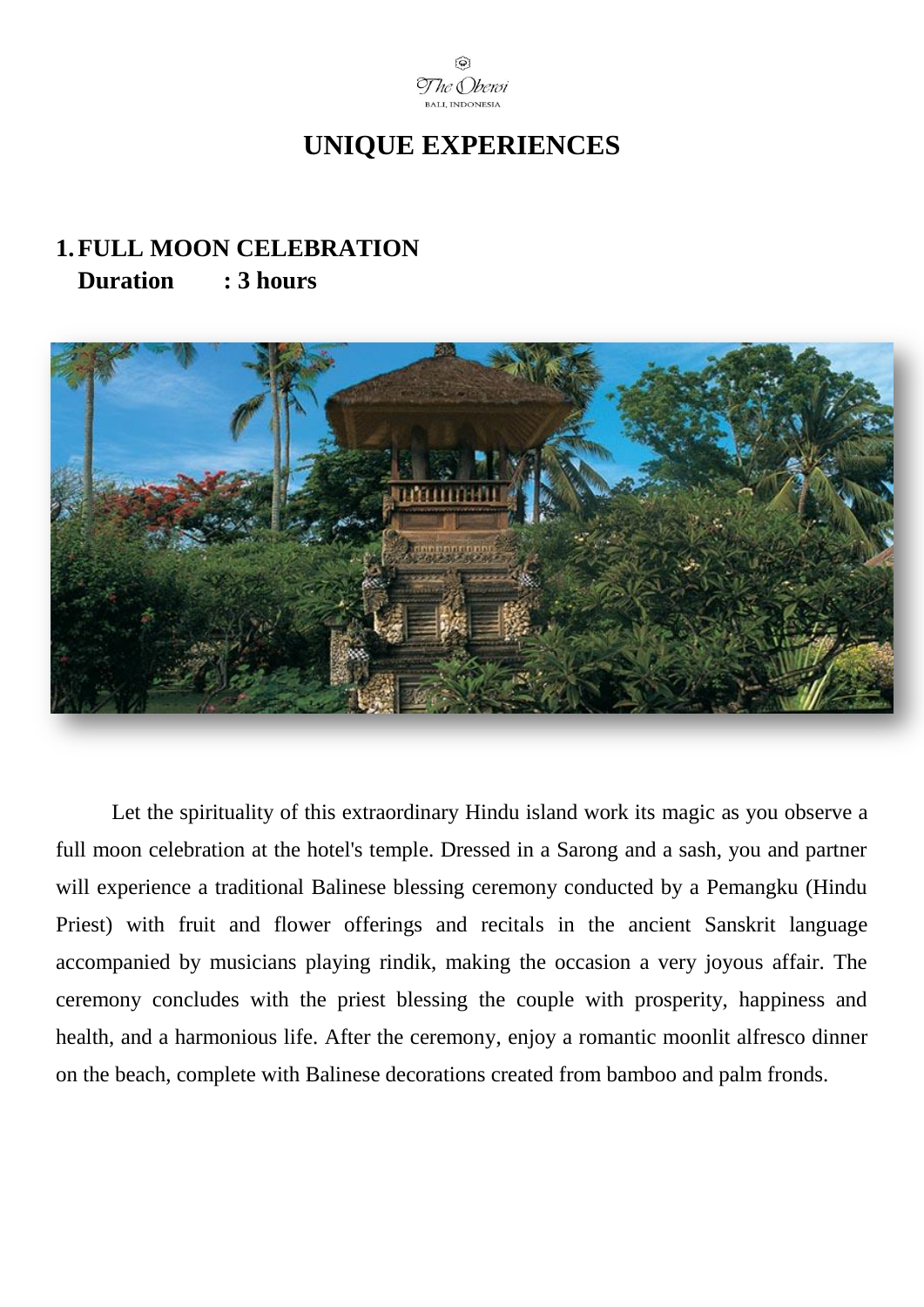

### **2. BLESSING BY A HINDU PRIEST Duration** : 30 – 60 Minutes



Founded in the 15th century, the Petitenget Temple has an interesting legend. Petitenget literally means sacred box, and according to the legend, a travelling priest Dang Hyang Nirartha urged the shrine to be constructed to ward off evil spirits after he was entrusted with this important chest that he brought with him. The presence of this sanctuary is said to have given the surrounding locale a more tranquil atmosphere. This area is now popularly known as Seminyak and the beachfront close to the temple contains shopping sites.

A visit to the temple and a blessing from its Hindu priest (Pemangku) is an experience not to be missed, especially the classic Balinese sunset as seen from the shrine.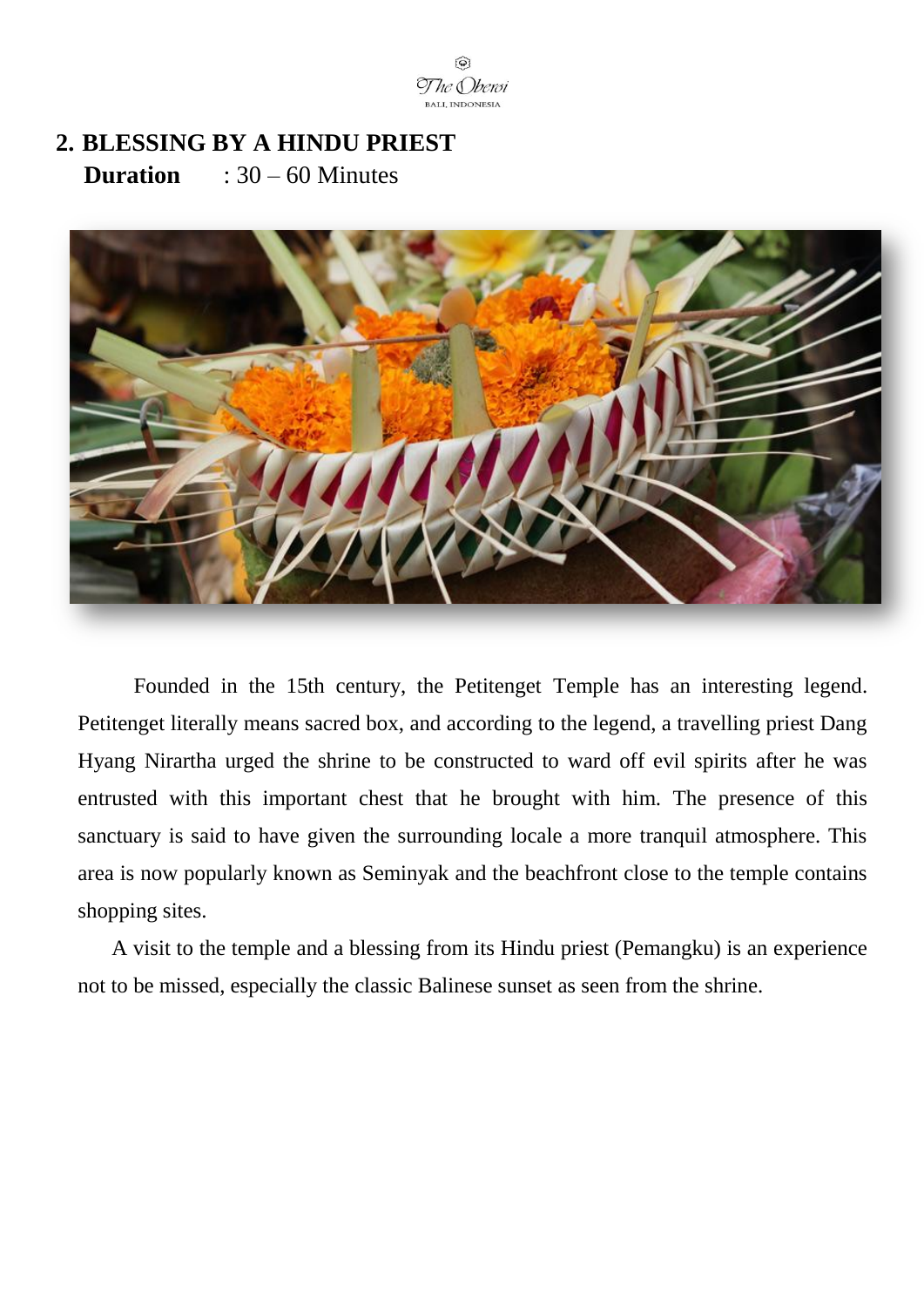

#### **3.TURTLE SANCTUARY**

**Period :** May – October. (*Complimentary Activitiy)*

The Oberoi, Bali is proud to play a role in the legacy of turtle conservation on the island of Bali and we hope that you visit the turtle sanctuary while you are here and hope that some may even be released during your stay.



The 500-metre-wide stretch of Seminyak beach in front of The Oberoi, Bali is visited each year by an endangered species of sea turtle – the Olive Ridley or Lepidochelys Olivacea. The Olive Ridley was named for the olive color of its heart-shaped shell, and is one of the smallest of the sea turtles with adults reaching up to 70 cm in length and weighing up to 50 kg.

Female turtles come ashore to lay a clutch of eggs between May and October, usually at night, which she then covers with sand and returns to the sea. Her job is done. The Oberoi, Bali safeguards the turtle eggs from predators by relocating the nest to a patch of sand within the hotel premises. After an incubation period of 45 - 50 days under the sand, baby turtles emerge from their ping-pong ball like shells. Newborn hatchlings are cared for at The Oberoi's saltwater turtle sanctuary where they are fed and become strong swimmers. When the baby turtles are between 10 days to 2 weeks old, we invite our guests to participate in releasing the baby turtles to the sea.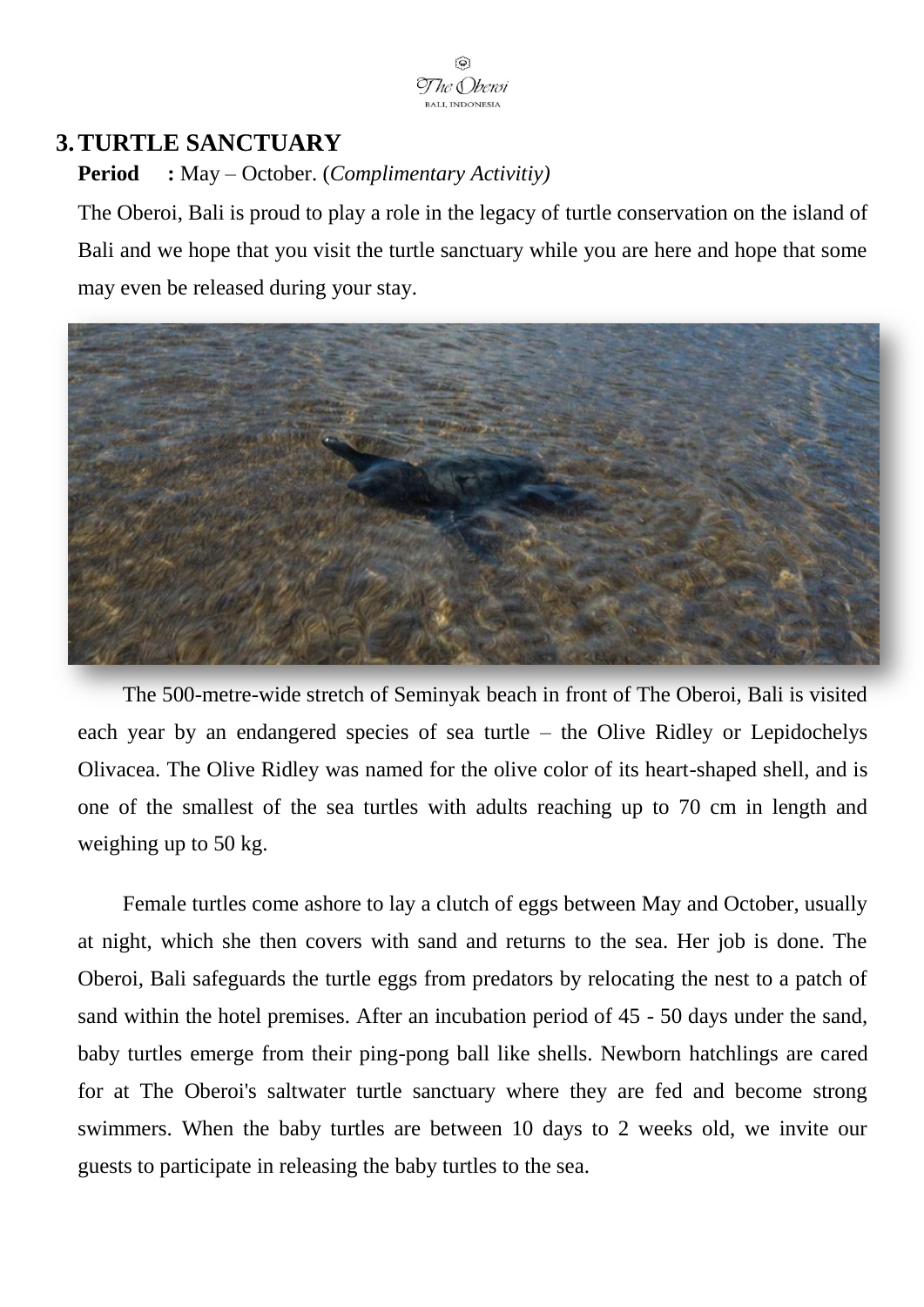The & Iberoi **BALL INDONESIA** 

## **4. RENEWING YOUR VOWS Duration** : 45 minutes



The authentic and traditional style of The Oberoi, Bali on Seminyak Beach creates an enticing ambience for romance and offers the perfect setting for a special celebration. This romantic setting is the ideal place for you to renew your vows and reaffirm your love for one other. Choose from the casual luxury of a seaside garden setting; the exotic surroundings of the beach and the ocean; or the graceful poolside glamour of a private villa.

Nothing could be more romantic than renewing your marriage vows in a true Balinese Hindu ceremony, complete with Balinese costume, fringed temple parasols, the white tapered flags known as 'umbul umbul' and a scented pathway strewn with frangipani blossoms. This blessing will be performed by a Balinese Hindu priest (Pemangku), using flower offerings, holy water and incense.